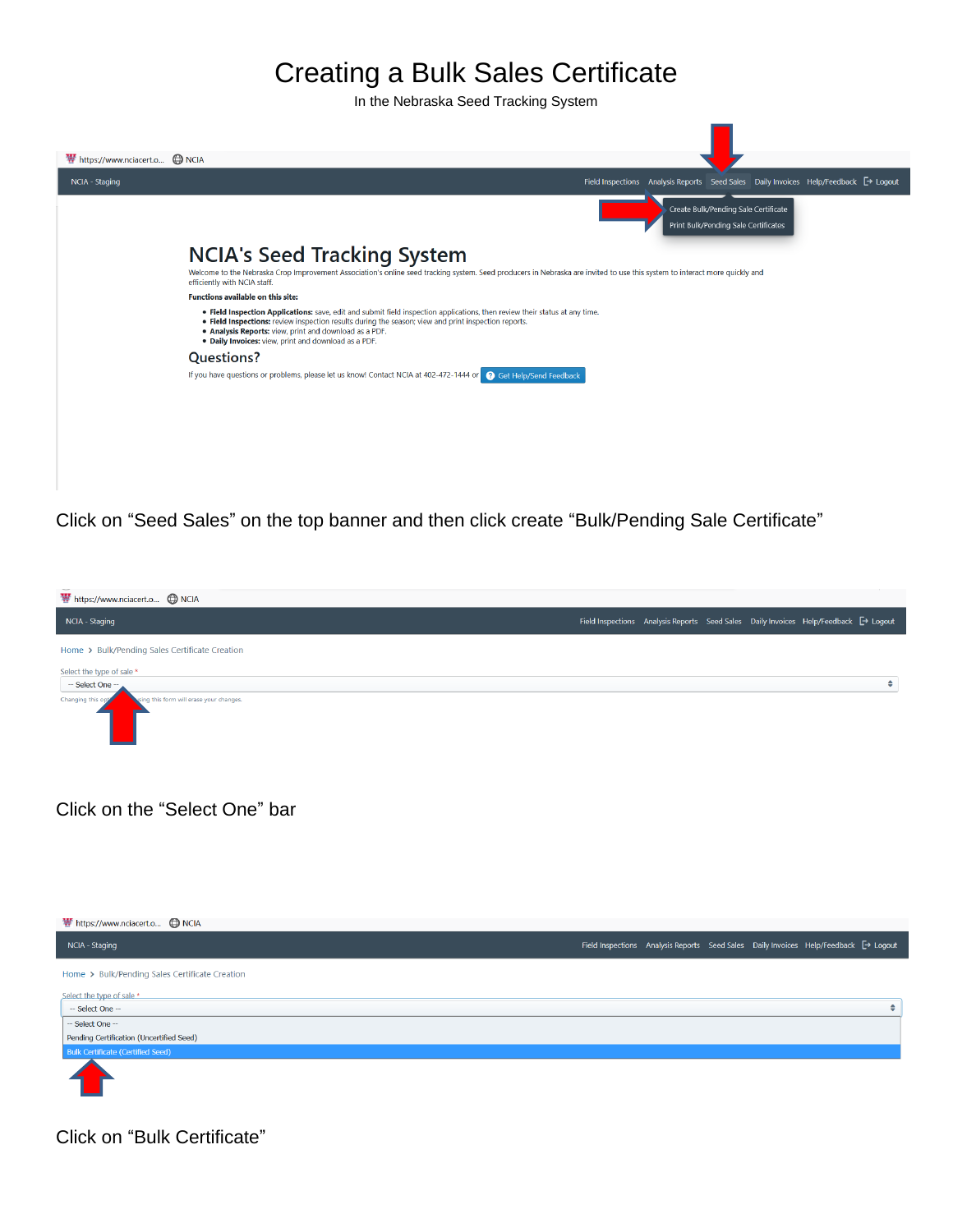| https://www.nciacert.o (D) NCIA          |                                                                     |                                                                                                                                                                                                                                |                                   |                    |                                                                                                |                   |               |               |
|------------------------------------------|---------------------------------------------------------------------|--------------------------------------------------------------------------------------------------------------------------------------------------------------------------------------------------------------------------------|-----------------------------------|--------------------|------------------------------------------------------------------------------------------------|-------------------|---------------|---------------|
| NCIA - Staging                           |                                                                     |                                                                                                                                                                                                                                |                                   |                    | Field Inspections Analysis Reports Seed Sales Daily Invoices Help/Feedback <sup>→</sup> Logout |                   |               |               |
|                                          | Home > Bulk/Pending Sales Certificate Creation                      |                                                                                                                                                                                                                                |                                   |                    |                                                                                                |                   |               |               |
| Select the type of sale *                |                                                                     |                                                                                                                                                                                                                                |                                   |                    |                                                                                                |                   |               |               |
| <b>Bulk Certificate (Certified Seed)</b> |                                                                     |                                                                                                                                                                                                                                |                                   |                    |                                                                                                |                   |               | $\Rightarrow$ |
|                                          | Changing this option while using this form will erase your changes. |                                                                                                                                                                                                                                |                                   |                    |                                                                                                |                   |               |               |
|                                          |                                                                     |                                                                                                                                                                                                                                |                                   |                    |                                                                                                |                   |               |               |
|                                          |                                                                     | 1. Search for SeedLots by variety and year. Narrow your search by entering part of the lot and/or field names. If you happen to know the Field or SeedLot IDs, you can enter one of those without the required fields.         |                                   |                    |                                                                                                |                   |               |               |
| 3. Fill out the bottom form and submit.  |                                                                     | 2. Add a SeedLot by checking the 'add' checkbox and specifying the weight to be added from this lot. You will see it added to the list below the search results. All seedlots selected must have the same certification level. |                                   |                    |                                                                                                |                   |               |               |
|                                          |                                                                     |                                                                                                                                                                                                                                |                                   |                    |                                                                                                |                   |               |               |
|                                          |                                                                     |                                                                                                                                                                                                                                |                                   |                    |                                                                                                |                   |               |               |
|                                          | <b>Bulk Certificate (Certified Seed)</b>                            |                                                                                                                                                                                                                                |                                   |                    |                                                                                                |                   |               |               |
| <b>Record Type</b>                       | Field/SeedLot                                                       | <b>Company &amp; Crop</b>                                                                                                                                                                                                      | <b>Certification &amp; Status</b> | <b>Seed Weight</b> | <b>Add to Seed Sold</b>                                                                        |                   | Search & Sort |               |
|                                          |                                                                     |                                                                                                                                                                                                                                |                                   |                    |                                                                                                |                   |               |               |
|                                          |                                                                     |                                                                                                                                                                                                                                |                                   |                    |                                                                                                | Variety *         | Select        |               |
|                                          |                                                                     |                                                                                                                                                                                                                                |                                   |                    |                                                                                                | Year *            |               |               |
|                                          |                                                                     |                                                                                                                                                                                                                                |                                   |                    |                                                                                                | <b>Field Name</b> |               |               |
|                                          |                                                                     |                                                                                                                                                                                                                                |                                   |                    |                                                                                                | Lot Name          |               |               |
|                                          |                                                                     |                                                                                                                                                                                                                                |                                   |                    |                                                                                                | Field ID          |               |               |
|                                          |                                                                     |                                                                                                                                                                                                                                |                                   |                    |                                                                                                | Seed Lot ID       |               |               |
|                                          |                                                                     |                                                                                                                                                                                                                                |                                   |                    |                                                                                                | Has Samples       |               |               |

You must then type in the variety and year in the "Search &Sort" box.

| https://www.nciacert.o @ NCIA                             |                      |                                                                                                                                                                                                                                                                                                                                                                                                                                                          |                                                                             |                    |                         |                                                                                                           |                                                                                                |  |
|-----------------------------------------------------------|----------------------|----------------------------------------------------------------------------------------------------------------------------------------------------------------------------------------------------------------------------------------------------------------------------------------------------------------------------------------------------------------------------------------------------------------------------------------------------------|-----------------------------------------------------------------------------|--------------------|-------------------------|-----------------------------------------------------------------------------------------------------------|------------------------------------------------------------------------------------------------|--|
| NCIA - Staging<br>3. Fill out the bottom form and submit. |                      | 1. Search for SeedLots by variety and year. Narrow your search by entering part of the lot and/or field names. If you happen to know the Field or SeedLot IDs, you can enter one of those without the required fields.<br>2. Add a SeedLot by checking the 'add' checkbox and specifying the weight to be added from this lot. You will see it added to the list below the search results. All seedlots selected must have the same certification level. |                                                                             |                    |                         |                                                                                                           | Field Inspections Analysis Reports Seed Sales Daily Invoices Help/Feedback <sup>→</sup> Logout |  |
| <b>Bulk Certificate (Certified Seed)</b>                  |                      |                                                                                                                                                                                                                                                                                                                                                                                                                                                          |                                                                             |                    |                         |                                                                                                           |                                                                                                |  |
| <b>Record Type</b>                                        | <b>Field/SeedLot</b> | <b>Company &amp; Crop</b>                                                                                                                                                                                                                                                                                                                                                                                                                                | <b>Certification &amp; Status</b>                                           | <b>Seed Weight</b> | <b>Add to Seed Sold</b> | Search & Sort                                                                                             |                                                                                                |  |
|                                                           |                      |                                                                                                                                                                                                                                                                                                                                                                                                                                                          |                                                                             |                    |                         | Variety <sup>*</sup><br>Year *<br><b>Field Name</b><br>Lot Name<br>Field ID<br>Seed Lot ID<br>Has Samples | SNOWMASS<br>$\times$ $\star$<br>2019                                                           |  |
|                                                           |                      | No results.<br>records exist.                                                                                                                                                                                                                                                                                                                                                                                                                            | No records found - either your search has no results or no<br>Previous Next |                    |                         | Search                                                                                                    | Reset                                                                                          |  |
| <b>Bulk Sale Info</b>                                     |                      |                                                                                                                                                                                                                                                                                                                                                                                                                                                          |                                                                             |                    |                         |                                                                                                           | $\checkmark$                                                                                   |  |

After you have entered the variety and year hit enter or click on the blue search bar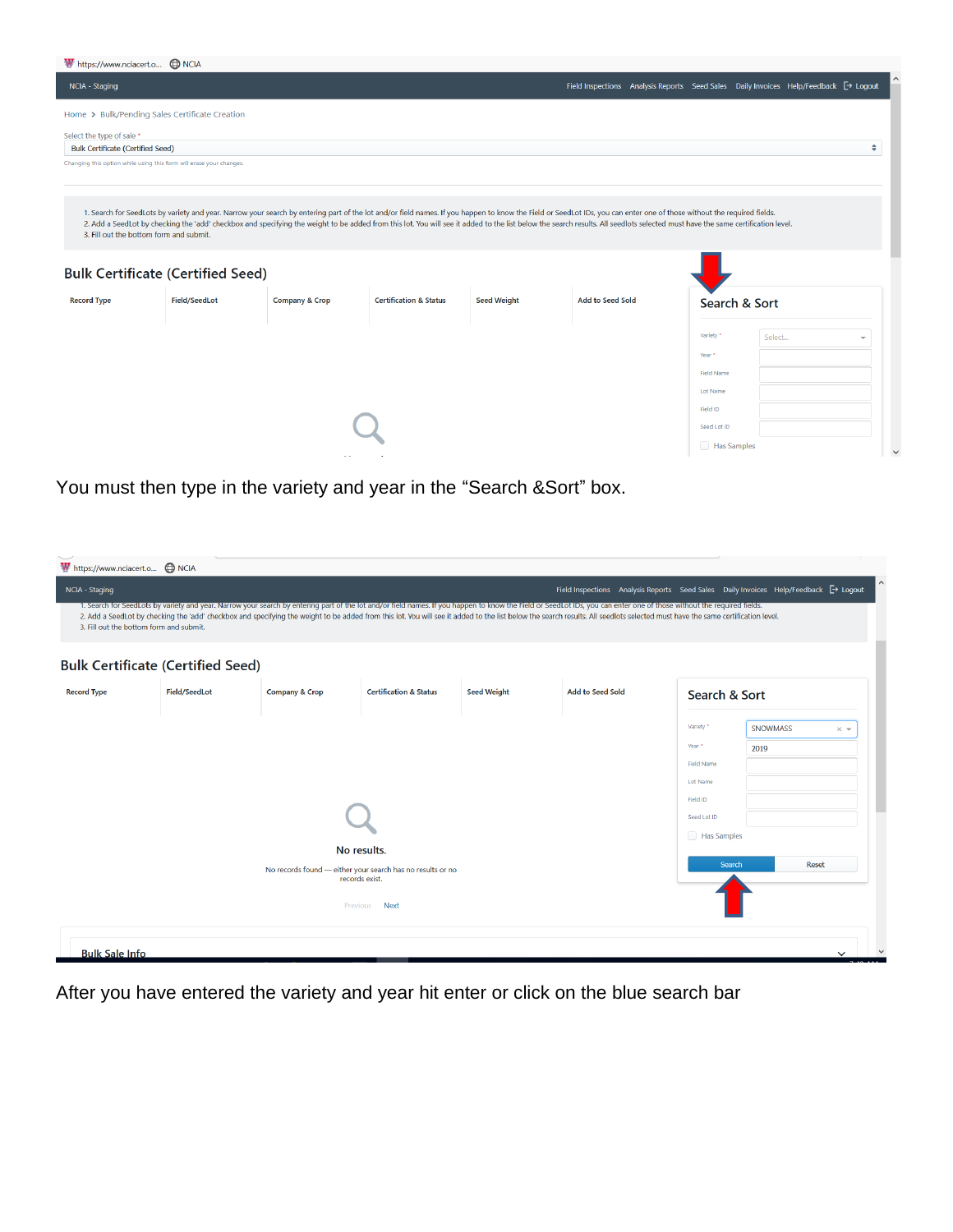| ₩ https://www.nciacert.o A NCIA |                                                                                                                                                                                                                                                                                                                                                                                                                                                                                                     |                                                                      |                                   |                                              |                                                                       |                                                                                             |
|---------------------------------|-----------------------------------------------------------------------------------------------------------------------------------------------------------------------------------------------------------------------------------------------------------------------------------------------------------------------------------------------------------------------------------------------------------------------------------------------------------------------------------------------------|----------------------------------------------------------------------|-----------------------------------|----------------------------------------------|-----------------------------------------------------------------------|---------------------------------------------------------------------------------------------|
| NCIA - Staging                  | 1. Search for SeedLots by variety and year. Narrow your search by entering part of the lot and/or field names. If you happen to know the Field or SeedLot IDs, you can enter one of those without the required fields.<br>2. Add a SeedLot by checking the 'add' checkbox and specifying the weight to be added from this lot. You will see it added to the list below the search results. All seedlots selected must have the same certification level.<br>3. Fill out the bottom form and submit. |                                                                      |                                   |                                              |                                                                       | Field Inspections Analysis Reports Seed Sales Daily Invoices Help/Feedback <a>[→ Logout</a> |
|                                 | <b>Bulk Certificate (Certified Seed)</b>                                                                                                                                                                                                                                                                                                                                                                                                                                                            |                                                                      |                                   |                                              |                                                                       |                                                                                             |
| <b>Record Type</b>              | <b>Field/SeedLot</b>                                                                                                                                                                                                                                                                                                                                                                                                                                                                                | <b>Company &amp; Crop</b>                                            | <b>Certification &amp; Status</b> | <b>Seed Weight</b>                           | <b>Add to Seed Sold</b>                                               | Search & Sort                                                                               |
| <b>SeedLot</b>                  | SeedLot <sup>*</sup><br><b>Year 2019</b><br>ID 19742<br>Source Fields 1234                                                                                                                                                                                                                                                                                                                                                                                                                          | <b>SNOWMASS:: HWW</b><br>Wheat<br><b>BRESTEL FARMS</b><br>OrgID 1827 | <b>Status Certified</b>           | <b>Total 500,000</b><br>Available -4,614,999 |                                                                       | Variety *<br><b>SNOWMASS</b><br>$\times$ $\sqrt{ }$<br>Year *<br>2019<br><b>Field Name</b>  |
| <b>SeedLot</b>                  | SeedLot **<br><b>Year 2019</b><br>ID 19743<br>Source Fields East1                                                                                                                                                                                                                                                                                                                                                                                                                                   | <b>SNOWMASS:: HWW</b><br>Wheat<br><b>BRESTEL FARMS</b><br>OrgID 1827 | <b>Status Registered</b>          | <b>Total 500,000</b><br>Available 490,000    | Add<br>Weight is Unknown<br>Weight<br>$\Rightarrow$<br>$\overline{0}$ | Lot Name<br>Field ID<br>Seed Lot ID<br>Has Samples                                          |
|                                 |                                                                                                                                                                                                                                                                                                                                                                                                                                                                                                     |                                                                      |                                   |                                              |                                                                       | Search<br><b>Reset</b>                                                                      |
|                                 |                                                                                                                                                                                                                                                                                                                                                                                                                                                                                                     | Previous                                                             | Next                              |                                              |                                                                       |                                                                                             |
| <b>Rullz Calo Info</b>          |                                                                                                                                                                                                                                                                                                                                                                                                                                                                                                     |                                                                      |                                   |                                              |                                                                       | $\sim$                                                                                      |

Your seed lots that have passed a complete lab test should be visable for that variety. It will show the total pounds available.

|                    | <b>Bulk Certificate (Certified Seed)</b>                          |                                                                      |                                   |                                              |                                                                  | Field Inspections Analysis Reports Seed Sales Daily Invoices Help/Feedback <a>[→ Logout</a> |
|--------------------|-------------------------------------------------------------------|----------------------------------------------------------------------|-----------------------------------|----------------------------------------------|------------------------------------------------------------------|---------------------------------------------------------------------------------------------|
| <b>Record Type</b> | Field/SeedLot                                                     | <b>Company &amp; Crop</b>                                            | <b>Certification &amp; Status</b> | <b>Seed Weight</b>                           | <b>Add to Seed Sold</b>                                          | Search & Sort                                                                               |
| SeedLot            | SeedLot*<br><b>Year 2019</b><br>ID 19742<br>Source Fields 1234    | <b>SNOWMASS:: HWW</b><br>Wheat<br><b>BRESTEL FARMS</b><br>OrgID 1827 | <b>Status Certified</b>           | <b>Total 500,000</b><br>Available -4,614,999 |                                                                  | Variety '<br><b>SNOWMASS</b><br>$\times$ $\sqrt{ }$<br>Year *<br>2019<br><b>Field Name</b>  |
| <b>SeedLot</b>     | SeedLot **<br><b>Year 2019</b><br>ID 19743<br>Source Fields East1 | <b>SNOWMASS:: HWW</b><br>Wheat<br><b>BRESTEL FARMS</b><br>OrgID 1827 | <b>Status Registered</b>          | <b>Total 500,000</b><br>Available 490,000    | $\triangleright$ Add<br>Weight is Unknown<br>Weight<br>÷<br>1000 | Lot Name<br><b>GILE</b><br>Seed Lot ID<br>Has Samples                                       |
|                    |                                                                   |                                                                      | Previous 1 Next                   |                                              |                                                                  | Reset<br>Search                                                                             |

You must click the Add box and enter a weight to be sold. If the weight is unknown click "Add" and "Weight is Unknown" and you will not enter a weight. You can proceed to complete the certificate, but you will need to go back in and update the weight of that certificate.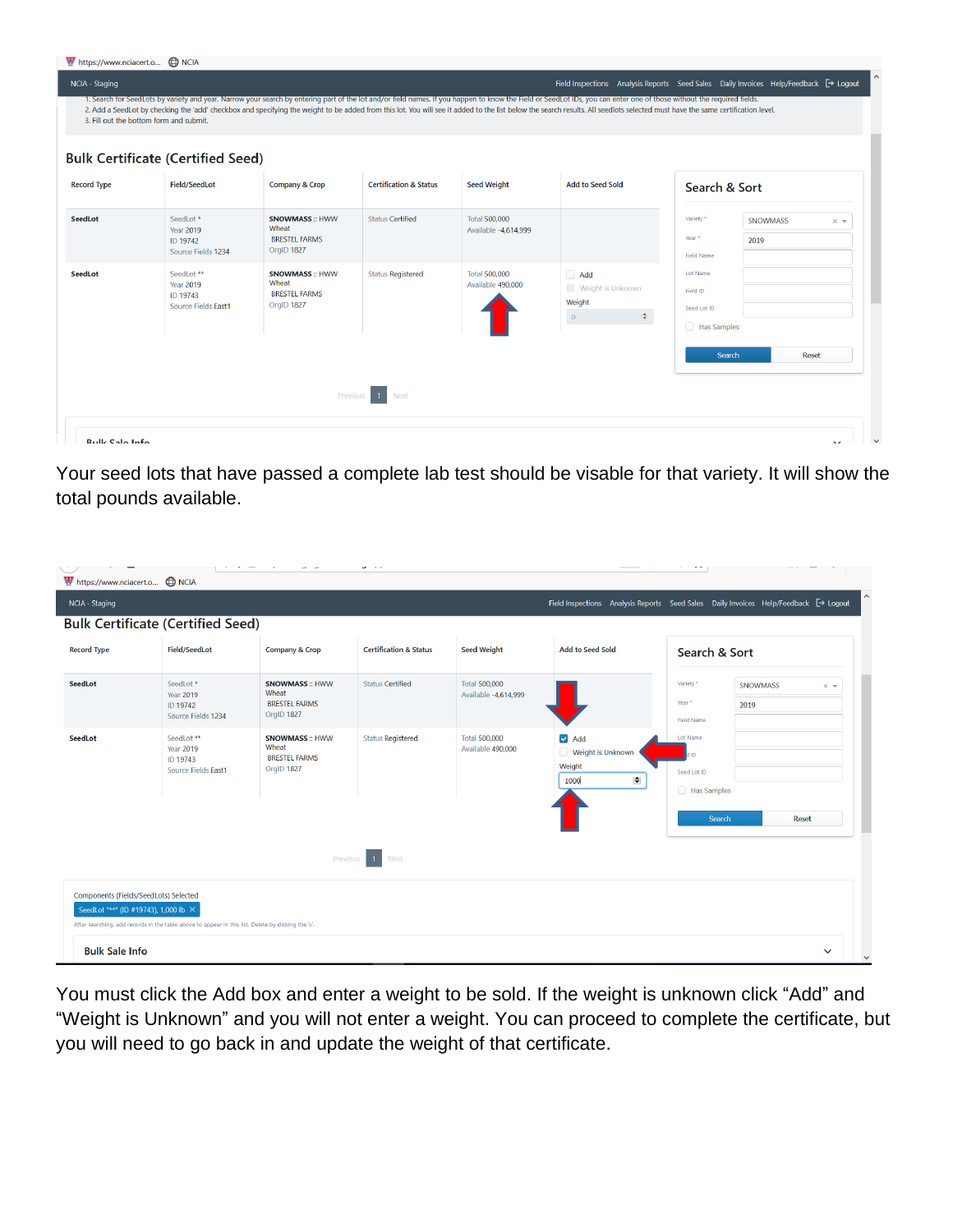| https://www.nciacert.o @ NCIA                                       |                                                                                                                                       |                                                                                                                                                                                             |                                                                                                                                                               |
|---------------------------------------------------------------------|---------------------------------------------------------------------------------------------------------------------------------------|---------------------------------------------------------------------------------------------------------------------------------------------------------------------------------------------|---------------------------------------------------------------------------------------------------------------------------------------------------------------|
| NCIA - Staging                                                      |                                                                                                                                       |                                                                                                                                                                                             | $\land$<br>Field Inspections Analysis Reports Seed Sales Daily Invoices Help/Feedback <sup>→</sup> Logout                                                     |
| <b>Bulk Sale Info</b>                                               |                                                                                                                                       |                                                                                                                                                                                             | $\checkmark$                                                                                                                                                  |
| Selling Contact<br>-- Select One --                                 |                                                                                                                                       | ۰.                                                                                                                                                                                          | Is this seed treated?<br>O Yes<br>$\bigcirc$ No                                                                                                               |
| Who is buying the seed?<br><b>Existing buyer</b><br>Add a new buyer | Company Name*<br>Knox Farms Inc.<br>Street Address *<br>677 Cory Drive<br>City *<br>Seward<br>State *<br><b>NE</b><br>$ZIP*$<br>68434 | Country<br>Leave blank if USA<br>Contact First Name*<br>Roland<br>Contact Last Name*<br>Knox<br>Contact Phone *<br>4026642121<br><b>Contact Email</b><br>Please include if at all possible. | <b>Seed Treatment</b><br>Maxim 4FS<br>Are the containers clean?<br>O Yes<br>$\bigcirc$ No<br>Number of Trucks (if unknown, enter 1)<br>$\div$<br>$\mathbf{1}$ |
| -- Select One --<br>Registered                                      |                                                                                                                                       |                                                                                                                                                                                             |                                                                                                                                                               |
| Certified                                                           |                                                                                                                                       |                                                                                                                                                                                             |                                                                                                                                                               |
| <b>Quality Assurance</b><br>- Select One --                         |                                                                                                                                       | $\div$                                                                                                                                                                                      | $\checkmark$                                                                                                                                                  |

I

First select Selling Contact (it will be your name). Next, for the first year you will need to enter the required fields for the buyer. Following years those buyers will be an existing buyer. Next click the class of seed to be sold. Next, click if the seed is treated or not. If yes complete the box with what you treated the seed with. Next, MAKE SURE THE TRUCK IS CLEAN! Then list how many trucks are picking up the seed.

| https://www.nciacert.o @ NCIA                      |                                    |                                           |                                                                                     |                    |
|----------------------------------------------------|------------------------------------|-------------------------------------------|-------------------------------------------------------------------------------------|--------------------|
| NCIA - Staging                                     |                                    |                                           | Field Inspections Analysis Reports Seed Sales Daily Invoices Help/Feedback → Logout |                    |
| <b>Existing buyer</b><br>$\cup$<br>Add a new buyer | Company Name *<br>Knox Farms Inc.  | Country                                   | Maxim 4FS                                                                           |                    |
|                                                    | Street Address *<br>677 Cory Drive | Leave blank if USA<br>Contact First Name* | Are the containers clean?<br>O Yes                                                  |                    |
|                                                    | City *                             | Roland<br>Contact Last Name*              | $\bigcirc$ No<br>Number of Trucks (if unknown, enter 1)                             |                    |
|                                                    | Seward<br>State *                  | Knox                                      | $\mathbf 1$                                                                         | $\blacksquare$     |
|                                                    | <b>NE</b><br>$ZIP*$                | Contact Phone *<br>4026642121             |                                                                                     |                    |
|                                                    | 68434                              | <b>Contact Email</b>                      |                                                                                     |                    |
|                                                    |                                    | Please include if at all possible.        |                                                                                     |                    |
| Is this seed for resale?<br>$\bigcirc$ Yes         |                                    |                                           |                                                                                     |                    |
| $O$ No                                             |                                    |                                           |                                                                                     |                    |
| Certification level of sold seed<br>Certified      |                                    | ٠                                         |                                                                                     |                    |
| <b>Test Values (optional)</b>                      |                                    |                                           |                                                                                     | $\mathbf{v}$       |
|                                                    |                                    |                                           |                                                                                     |                    |
|                                                    |                                    |                                           |                                                                                     | $\bigoplus$ Submit |

If you are using the information on the seed lab test you can click "Submit"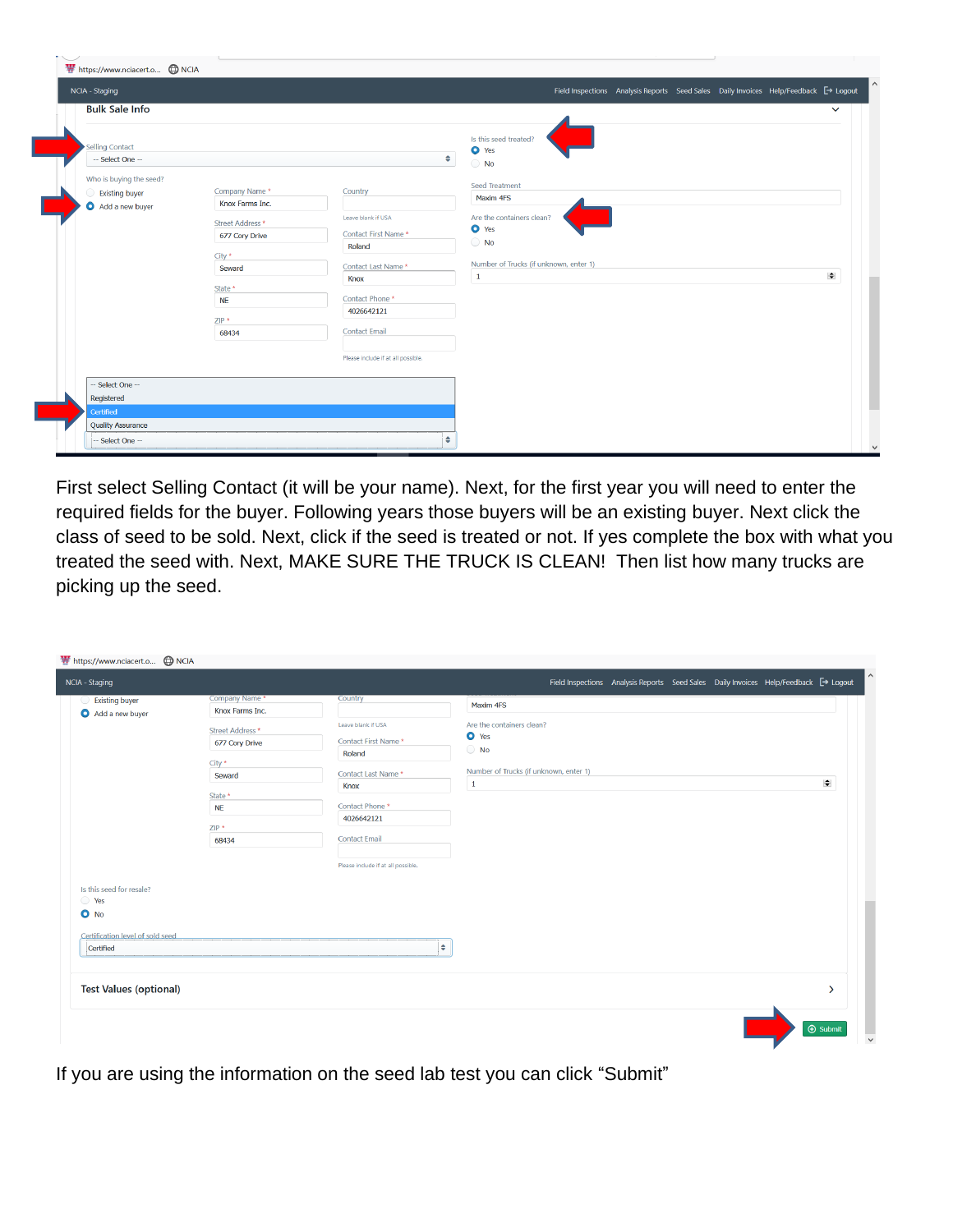| https://www.nciacert.o (D) NCIA                                                                                                      |                                                                                                |
|--------------------------------------------------------------------------------------------------------------------------------------|------------------------------------------------------------------------------------------------|
| NCIA - Staging                                                                                                                       | Field Inspections Analysis Reports Seed Sales Daily Invoices Help/Feedback <sup>→</sup> Logout |
| <b>Bulk Sale Info</b>                                                                                                                | ↘                                                                                              |
| <b>Test Values (optional)</b>                                                                                                        | $\checkmark$                                                                                   |
| This section is <b>optional</b> . If you wish to override any test values, enter them below.                                         | <b>Germination</b><br>If you use this section, you must enter all values, even if zero.        |
| <b>Purity</b><br>If you use this section, all inputs must be filled, even if zero. Values must add up to 100% exactly.<br>Purity (%) | Germination (%)<br>Dormant/Hard (%)                                                            |
| Inert (%)                                                                                                                            | <b>Total Germination (%)</b>                                                                   |
| Other Crop (%)                                                                                                                       | <b>Germination Date</b>                                                                        |
| Weed (%)                                                                                                                             | <b>Seed Count</b><br>Seeds/Lb                                                                  |
| Noxious Seeds/Lb                                                                                                                     |                                                                                                |
|                                                                                                                                      |                                                                                                |
|                                                                                                                                      | $\bigoplus$ Submit                                                                             |

If you do not want to use the lab test results, you may enter values that are equal or lower that what is on the lab test report. Then click submit.

| https://www.nciacert.o @ NCIA                                                   |                                                             |                                                                                                                                             |                                                       |                                                                                                |                    |
|---------------------------------------------------------------------------------|-------------------------------------------------------------|---------------------------------------------------------------------------------------------------------------------------------------------|-------------------------------------------------------|------------------------------------------------------------------------------------------------|--------------------|
| NCIA - Staging                                                                  |                                                             |                                                                                                                                             |                                                       | Field Inspections Analysis Reports Seed Sales Daily Invoices Help/Feedback <sup>→</sup> Logout |                    |
| Is this seed for resale?<br>◯ Yes<br>$O$ No<br>Certification level of sold seed | City *<br>Seward<br>State *<br><b>NE</b><br>$ZIP*$<br>68434 | <b>ROIGHIO</b><br>Contact Last Name*<br>Knox<br>Contact Phone *<br>4027623333<br><b>Contact Email</b><br>Please include if at all possible. | Number of Trucks (if unknown, enter 1)<br>$\mathbf 1$ |                                                                                                | $\Rightarrow$      |
| Certified                                                                       |                                                             | ٠                                                                                                                                           |                                                       |                                                                                                |                    |
| <b>Test Values (optional)</b>                                                   |                                                             |                                                                                                                                             |                                                       |                                                                                                | $\rightarrow$      |
| Certificate #3357 successfully created                                          |                                                             |                                                                                                                                             |                                                       |                                                                                                |                    |
| View This Certificate . View All Certificates                                   |                                                             |                                                                                                                                             |                                                       |                                                                                                |                    |
|                                                                                 |                                                             |                                                                                                                                             |                                                       |                                                                                                | $\bigoplus$ Submit |

This is the screen you will see that confirms that the certificate was created. If you click View This Certificate it will bring up the report.